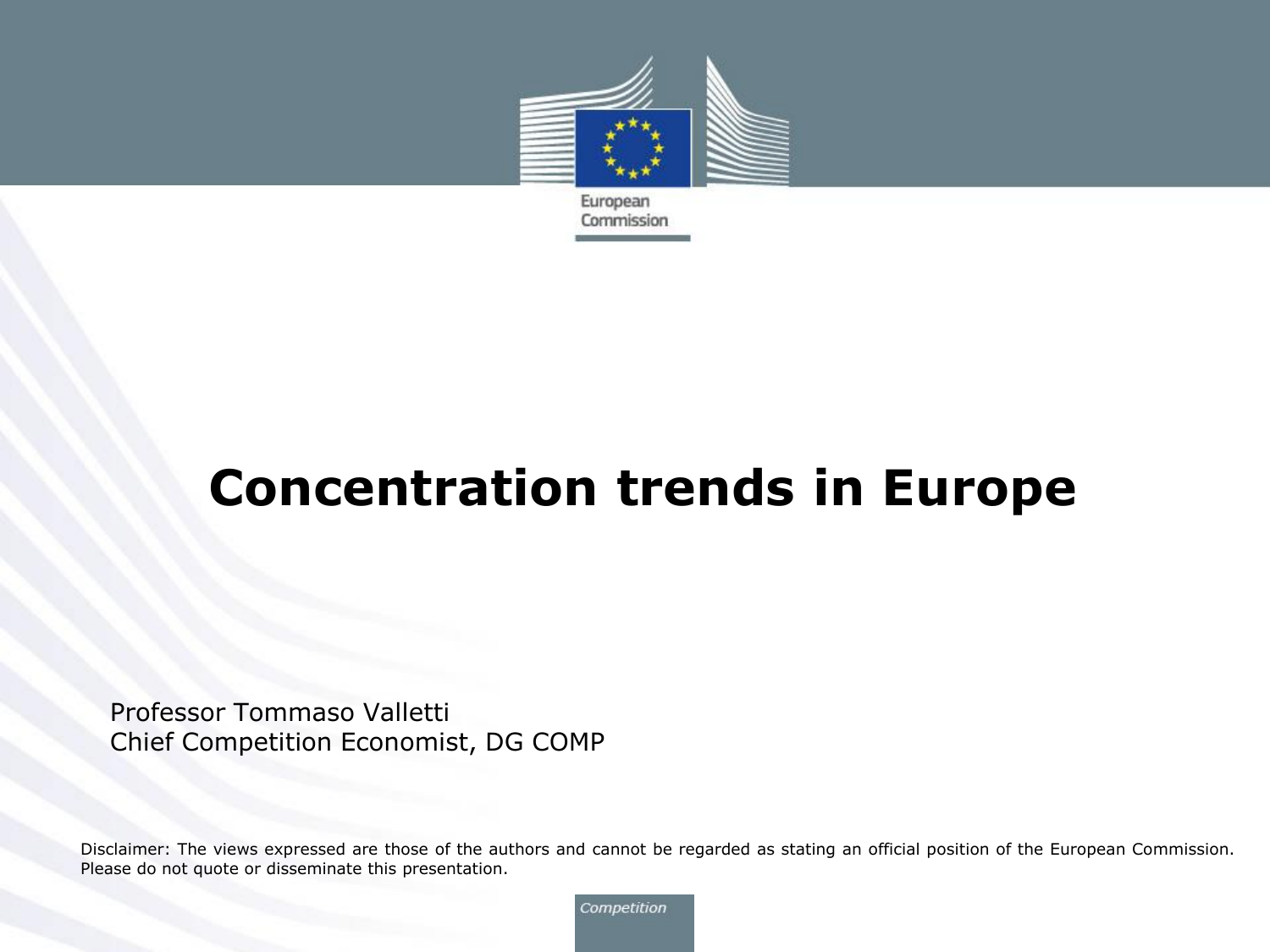

Disclaimer

• *The views expressed in this presentation are the personal views of the speaker only and cannot be regarded as stating an official position of the European Commission.*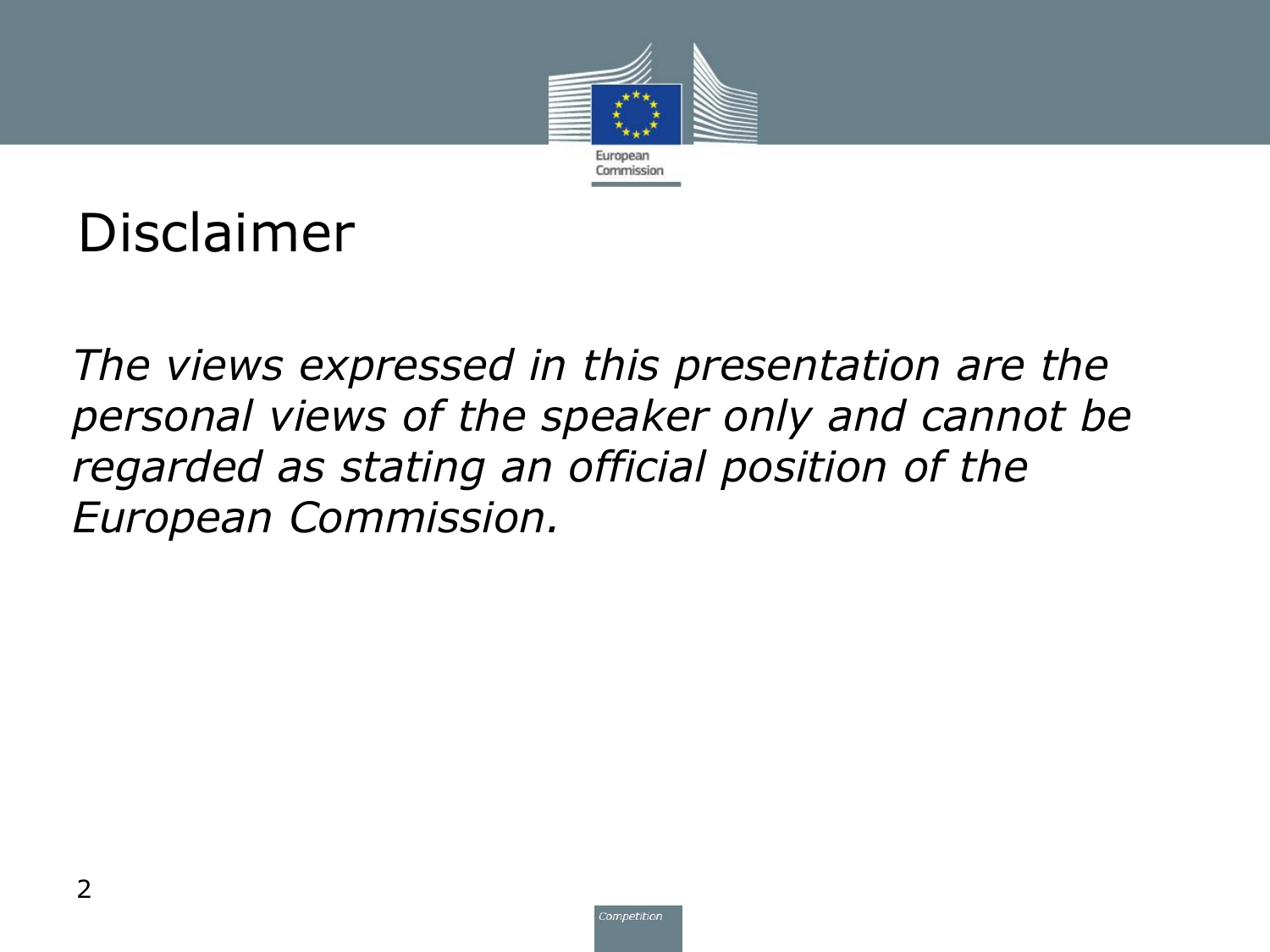

### Introduction

Recent debate **based on US data** observed that over the past decades Many industries have become **increasingly concentrated Profit margins** and firm market power **steadily increasing Profit inequality** increased – a few firm rips most returns **Income inequality** increased while labour income's GDP share decreased Has merger policy **gone too far** in allowing mergers?

Council of Economic Advisers (US, 2016) expressing concerns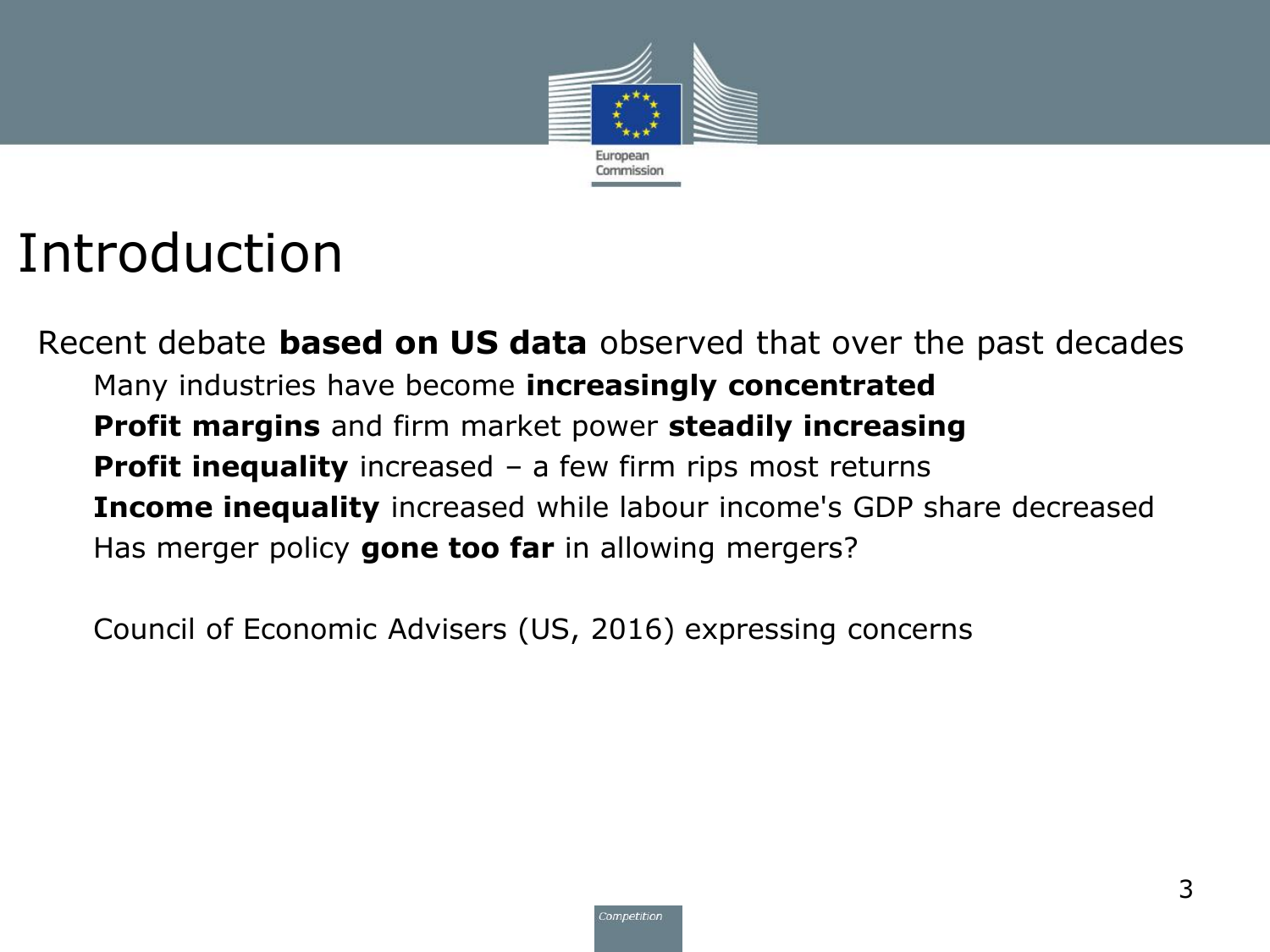

### Perception: Quotes from mainstream media

"*Markets work best when there is healthy competition among business. In too many industries, that competition just doesn't exist anymore.*" The New York Times

"*The rise of the corporate colossus threatens both competition and the legitimacy of business.*"

"*From health insurance to internet search, fewer firms control more of their markets.*" THE WALL STREET JOURNAL.

"*Very persistent and very high profit margins are a sign of weak competition. […] This is bad for consumers, innovation and capital allocation. It is time for antitrust regulators to start blocking deals.*"

The<br>Economist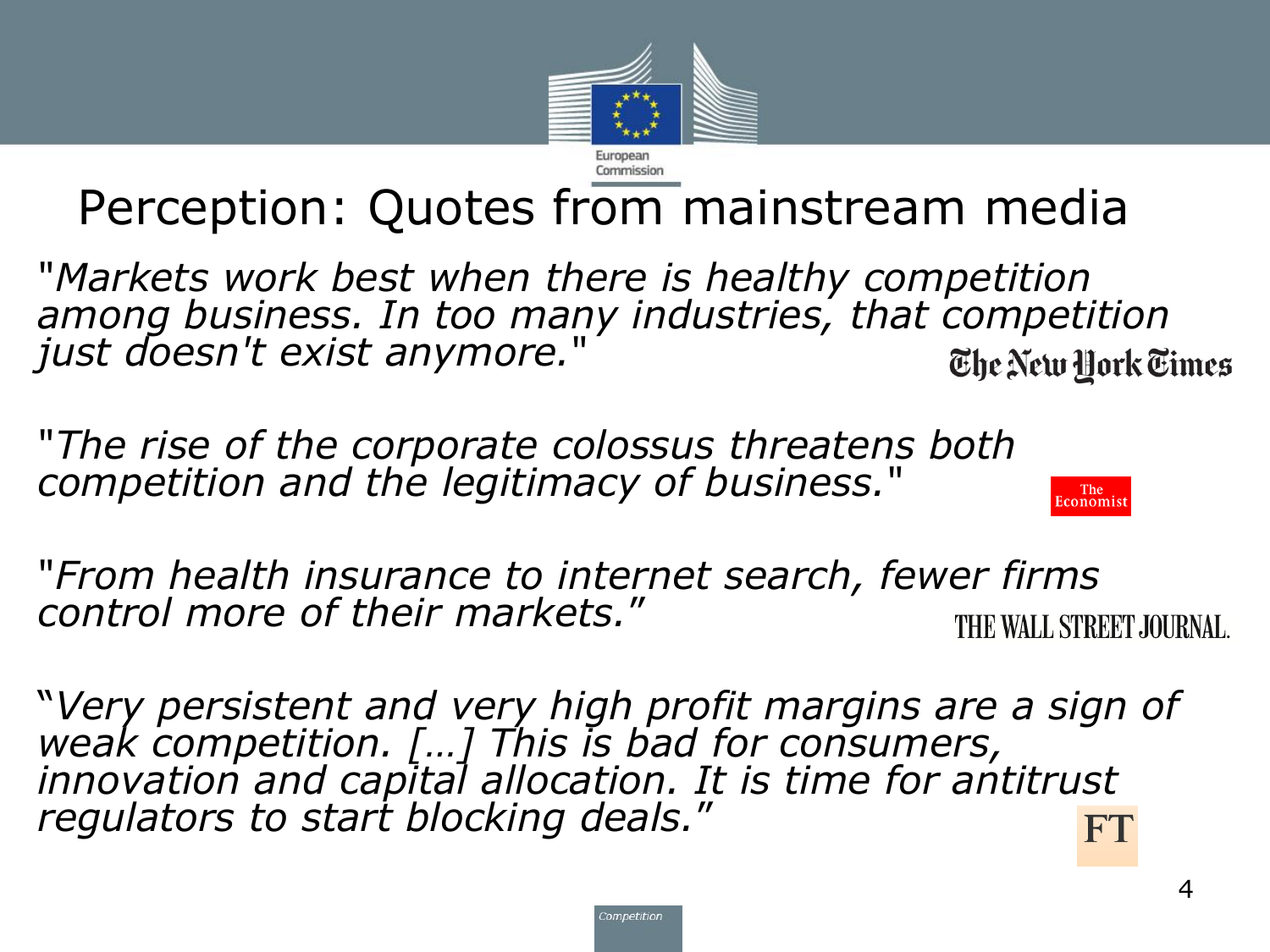

# **THE US EXPERIENCE**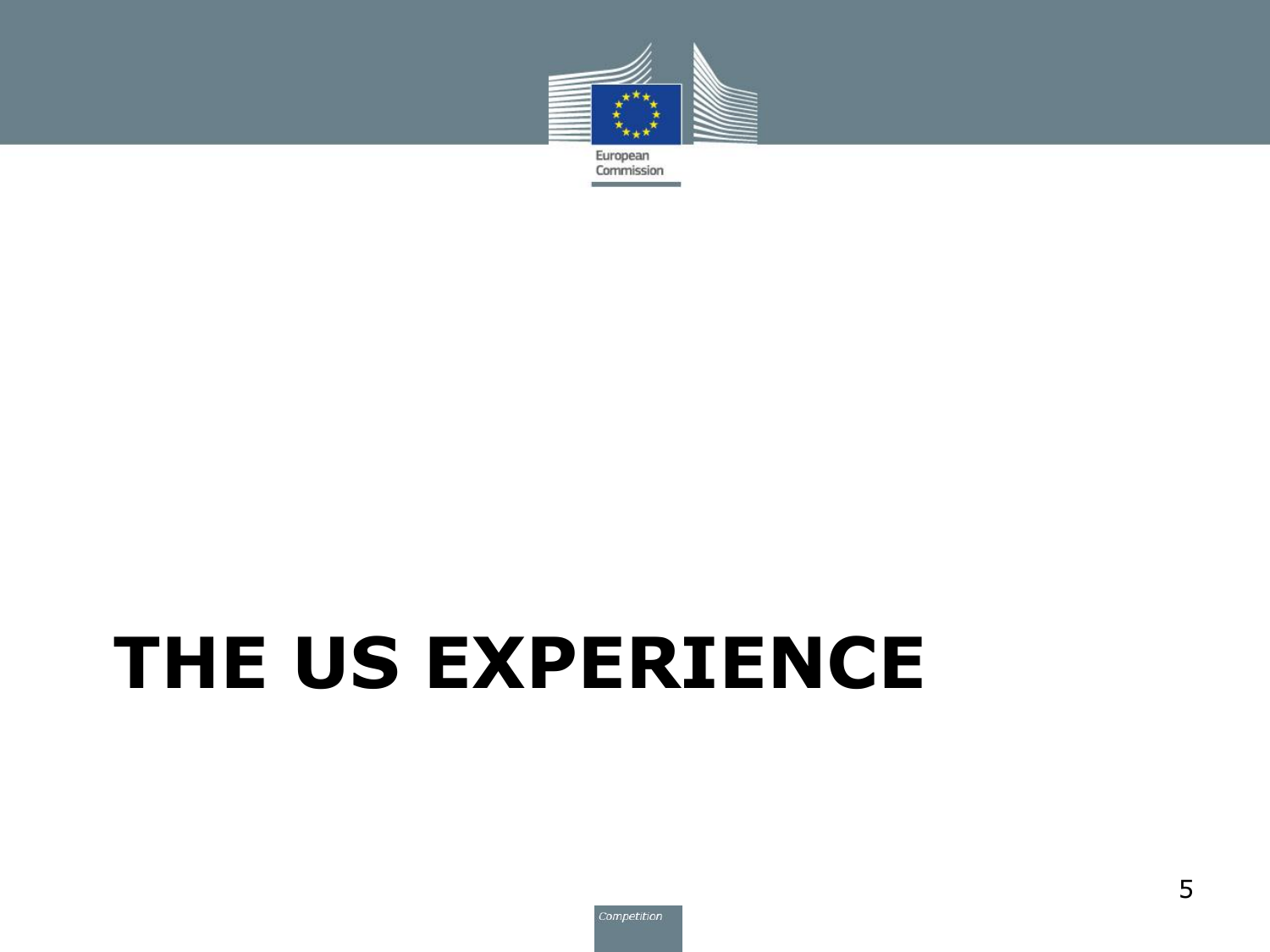

### US: Concentration is increasing

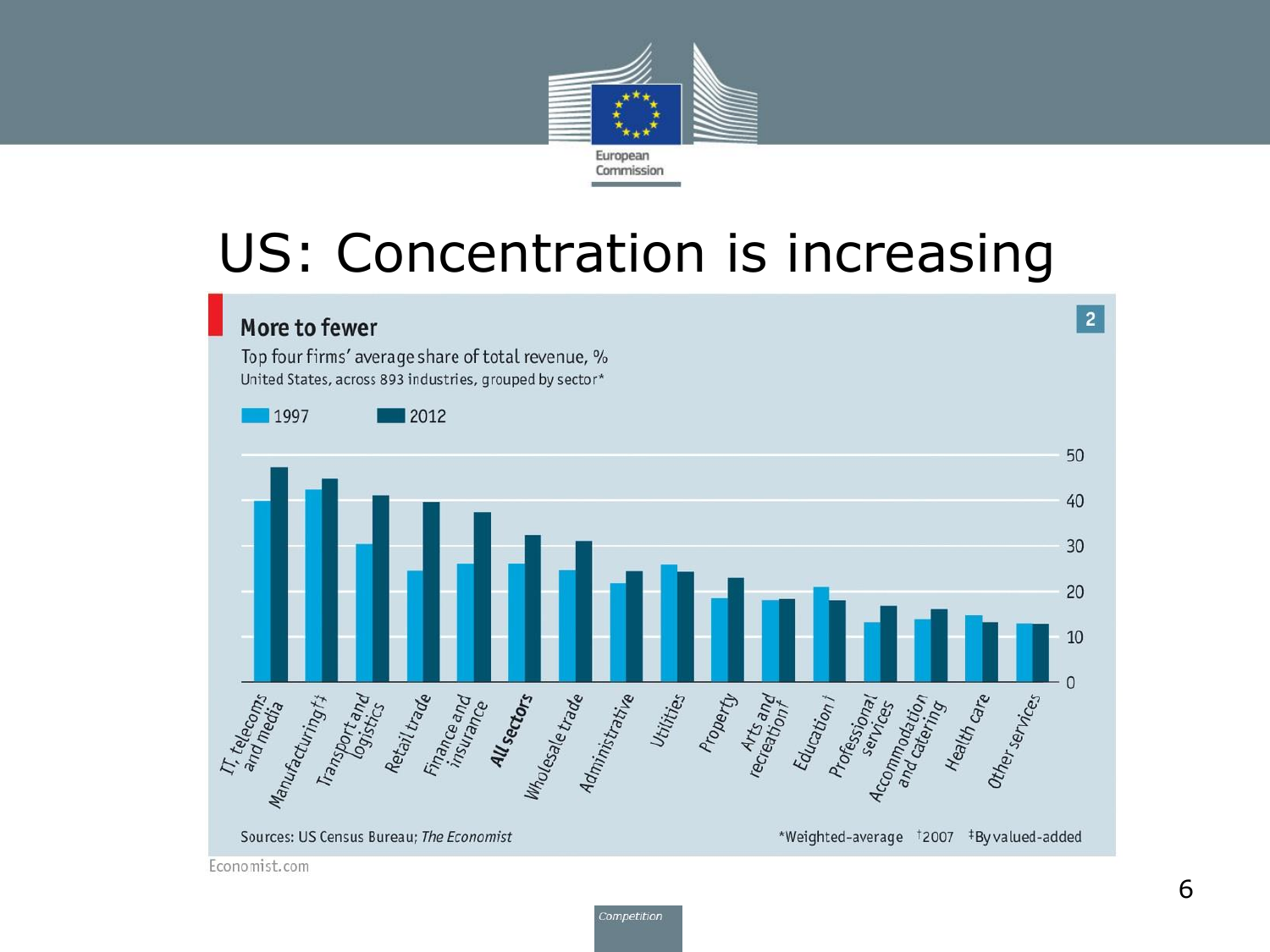

### US: Profit share of GDP has skyrocketed



See Barkai (2017): Increase in profit share from around 5% (1990) to 15% (today)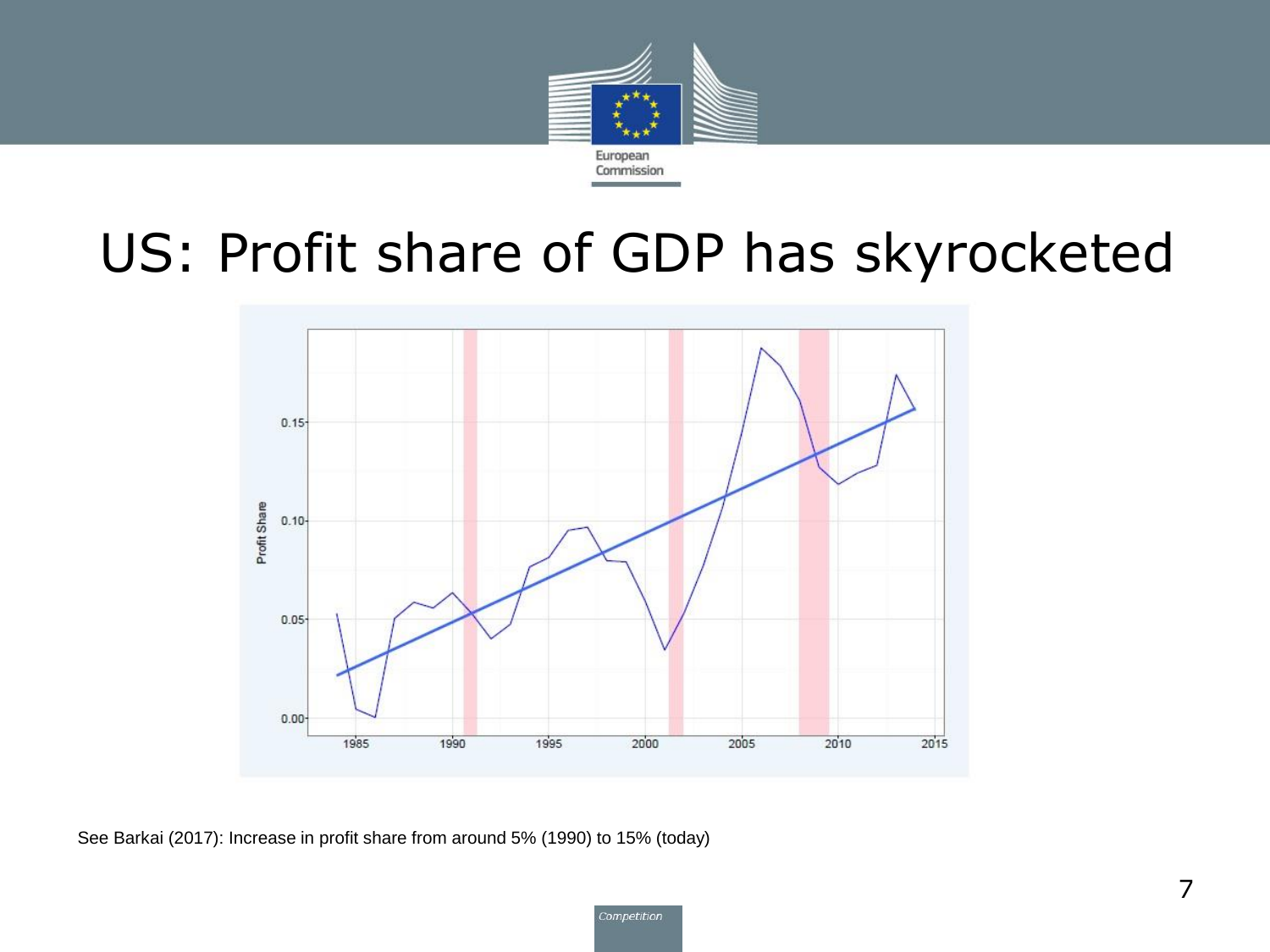

#### US: Economic markups have increased even more



See De Loecker & Eeckhout (2017): This increase in markups implies an increase in the economic profit margin from around 20% (1980s) to 30% (2000) to 40% (today)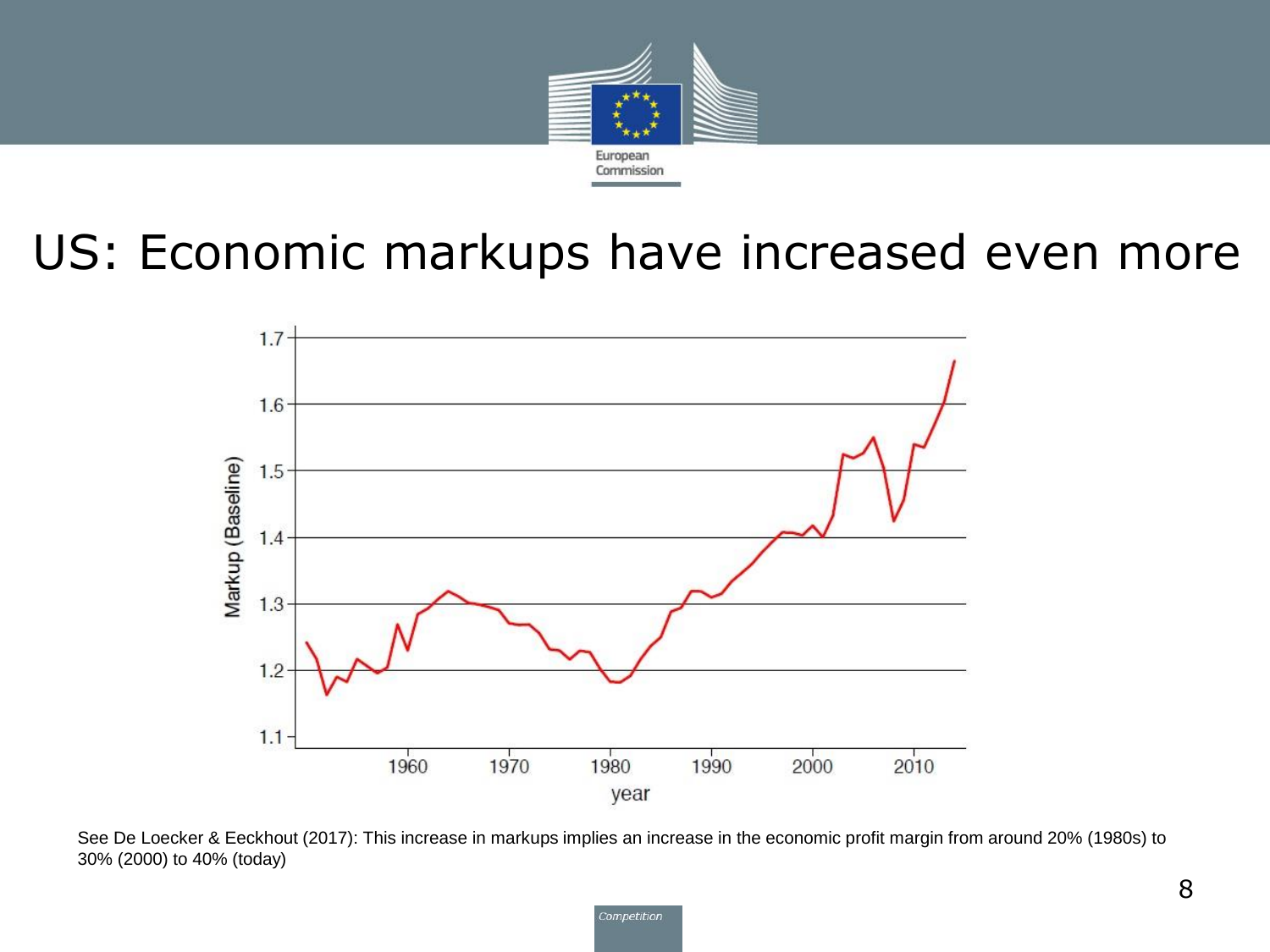

### US: Downward trend in business dynamism

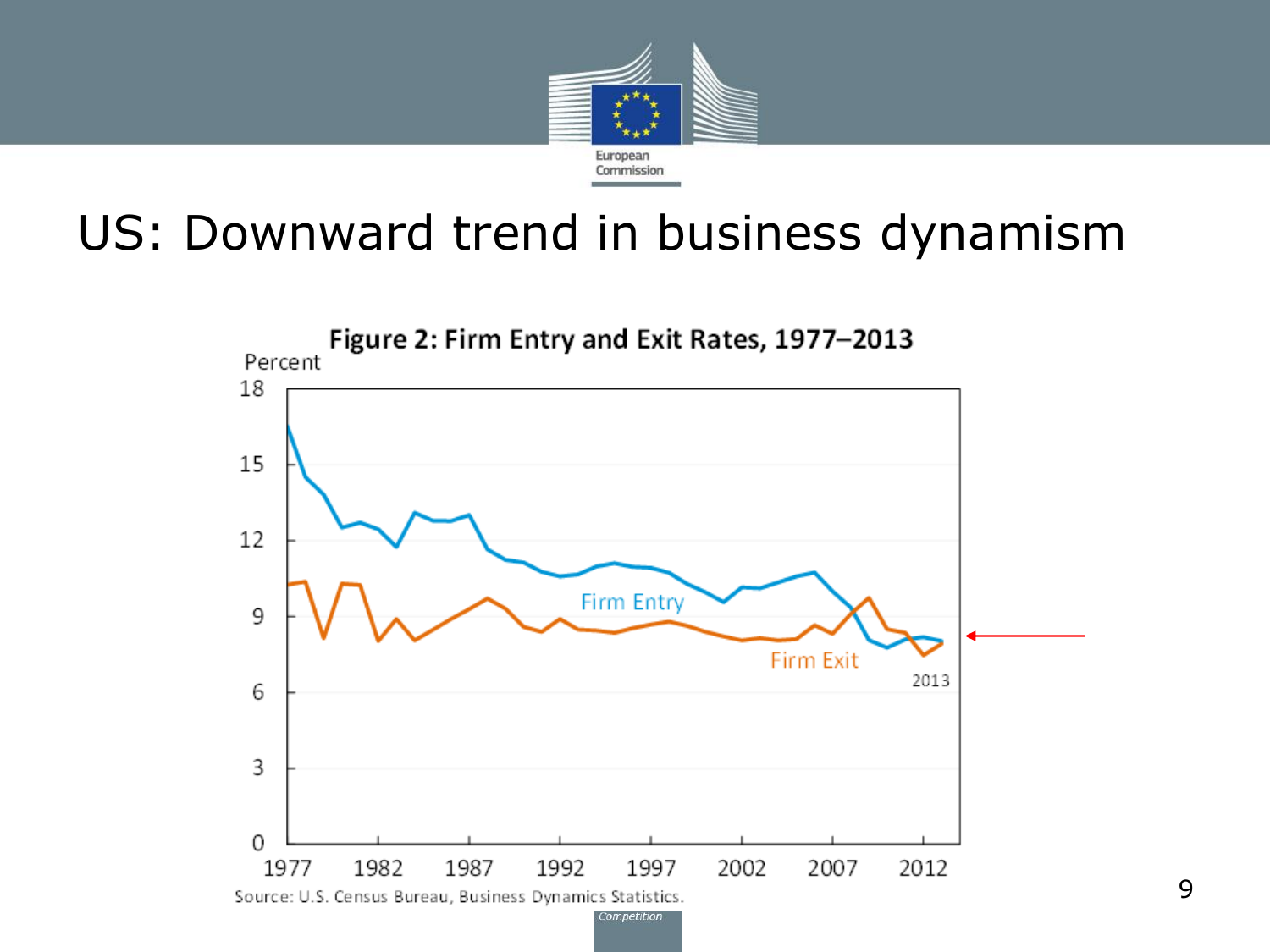

### …and US inequality has widened



See Piketty (2014)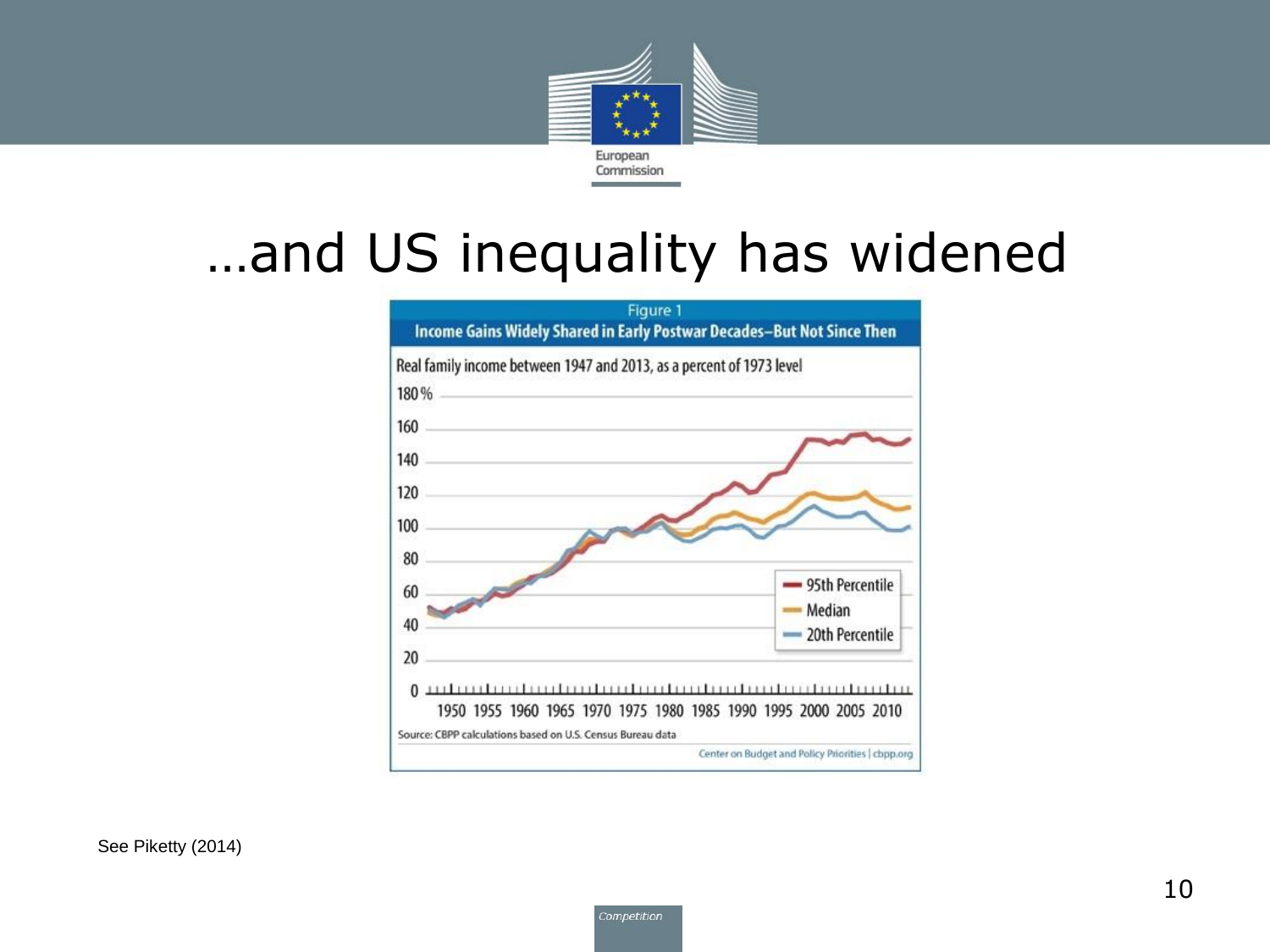

### Reactions to these trends

There have been many:

… not properly defined **antitrust markets**

… not **suitable data** (e.g., fixed costs not taken into account, reactions to Piketty, etc.)

… analysis takes **market boundaries as given** over time (e.g., U.S. census data), but **markets have become wider** with both globalization and digitization (leading to spurious increases in local concentration)

…higher concentration (to the extent it is there) must not necessarily be **merger-induced**, but can also stem from efficiencies of **superstar firms**  (they benefit from these changes and their **efficiency** results in high market shares and high profit margins)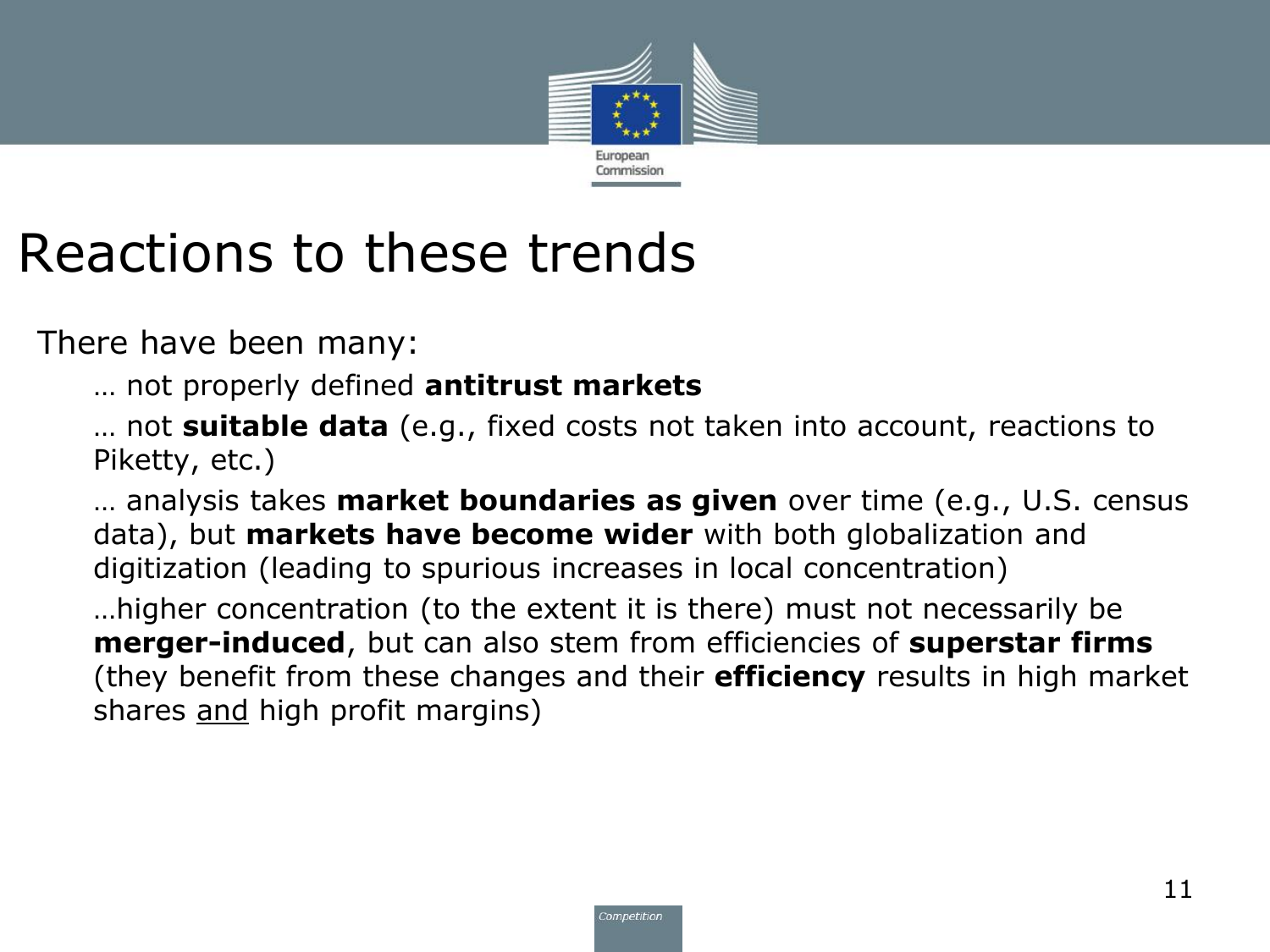

# **THE EU EXPERIENCE POST CRISIS**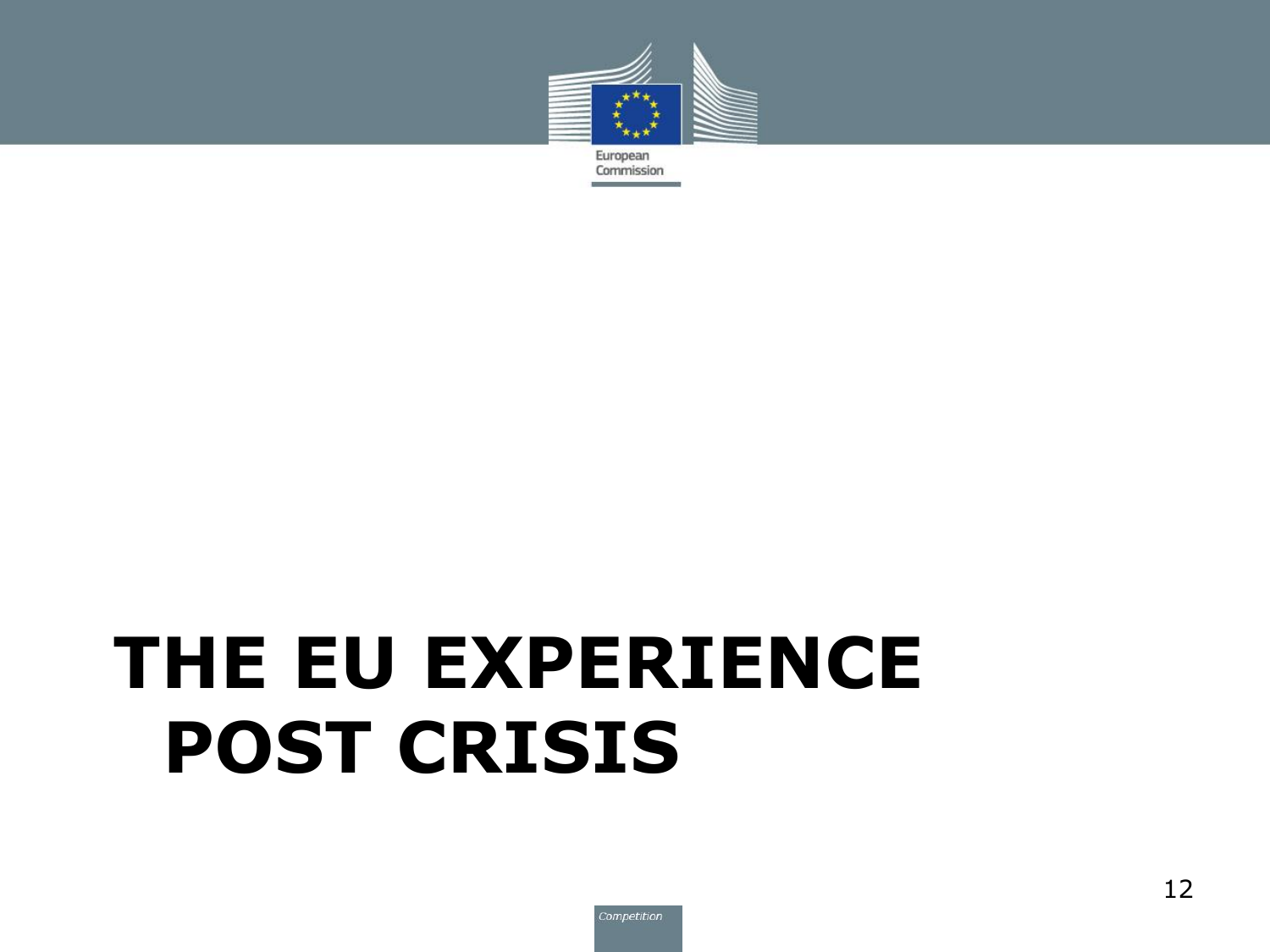

### What about **Europe**?

#### We undertook some analysis post-crisis in the largest EU economies, 170+ industries

#### *Caveats*

Less data, and less consistently available Geographic and time coverage weaker Less academic analysis with systematic results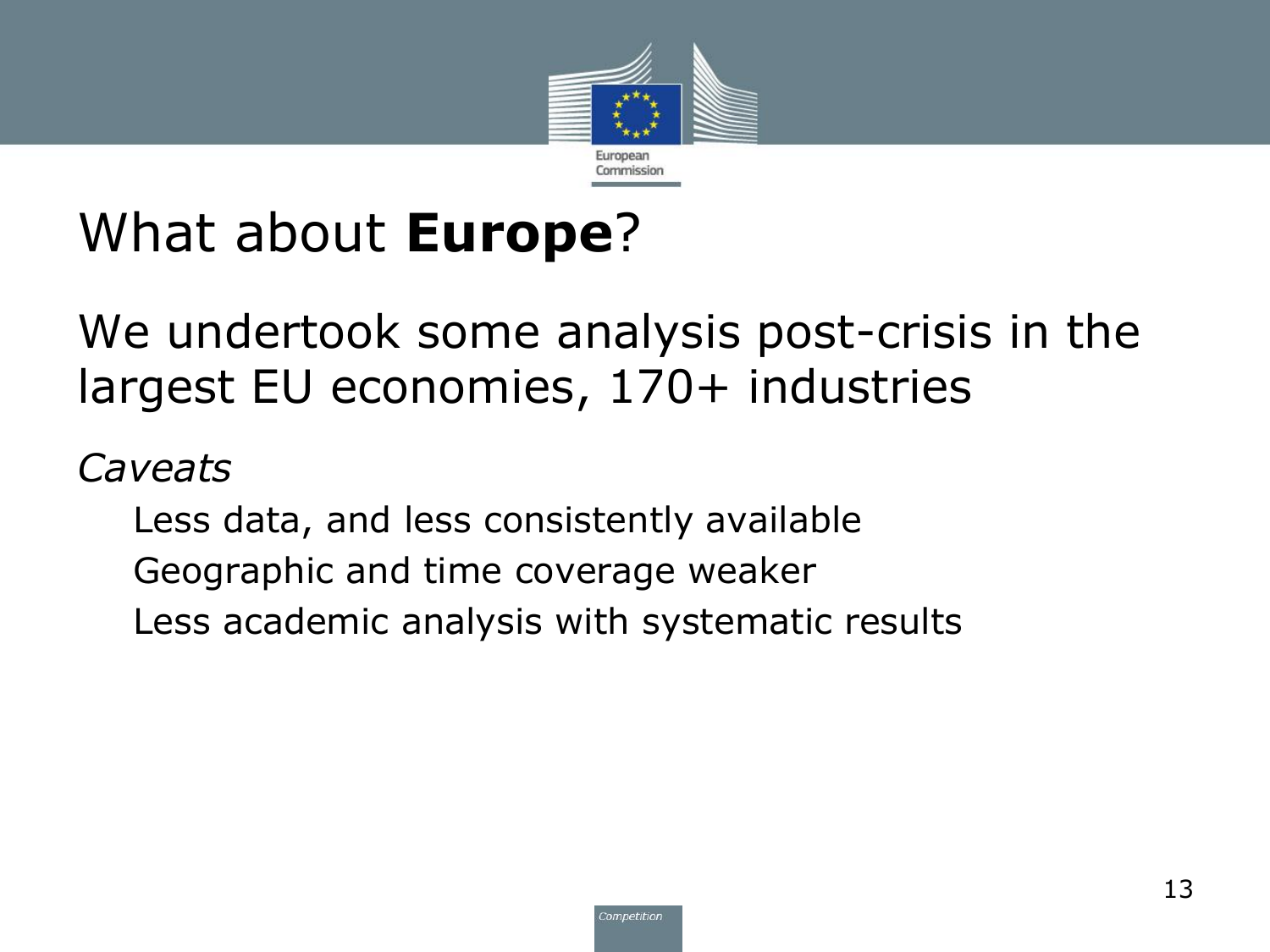

### Income inequality: EU still below US

Income inequality increasing everywhere

Gini coefficients of income inequality, mid-1980s and 2014 or latest available year



Source: OECD, DB Global Markets Research

- 1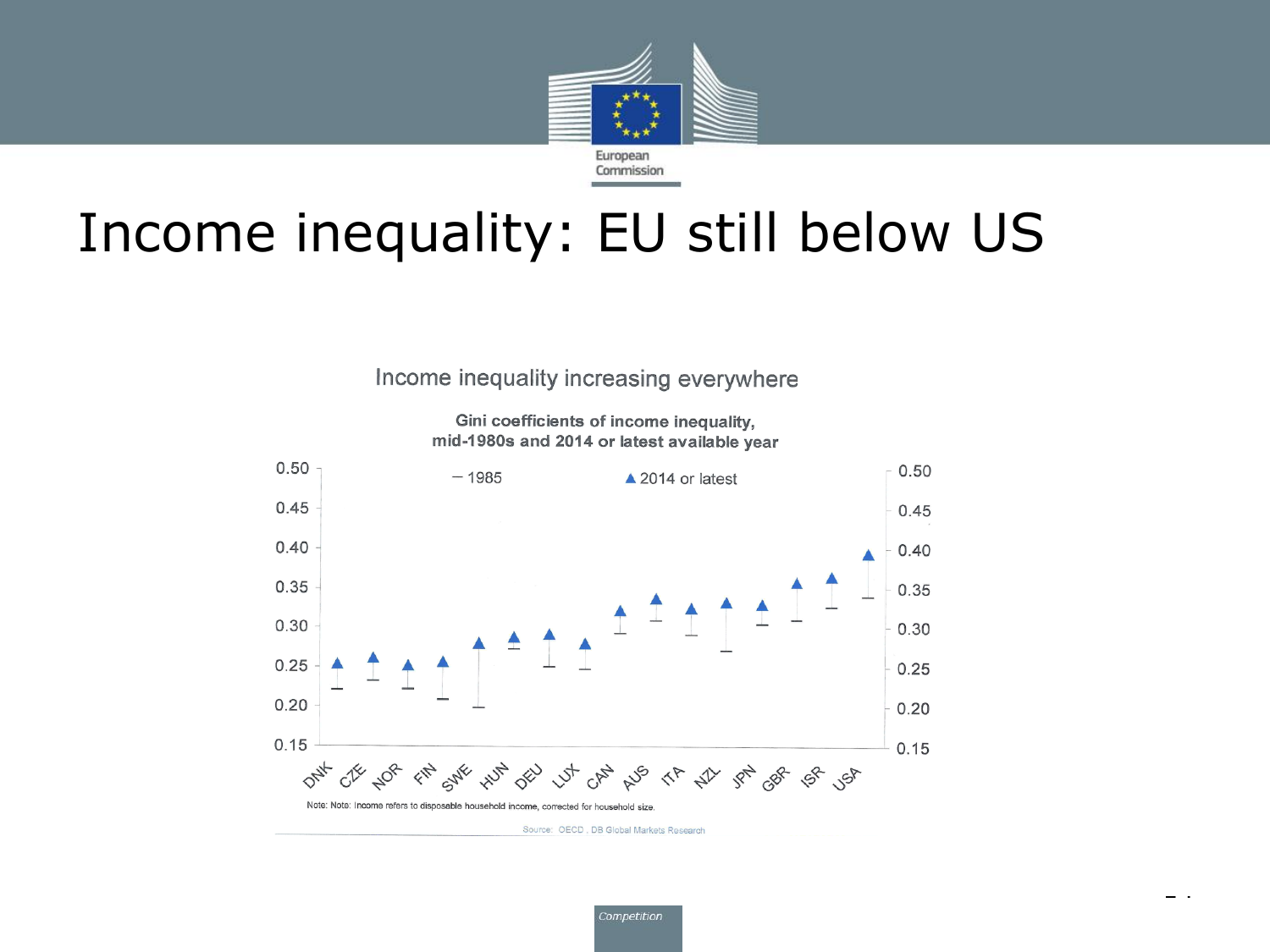

### Inequality in Europe after the financial crisis

*Gini and P5020 indices in 2005-2013 (gross income, PPP-adjusted)*



- Income inequality did not increase since the crisis on average, **but**
- Lowest 20 percent became poorer compared to median

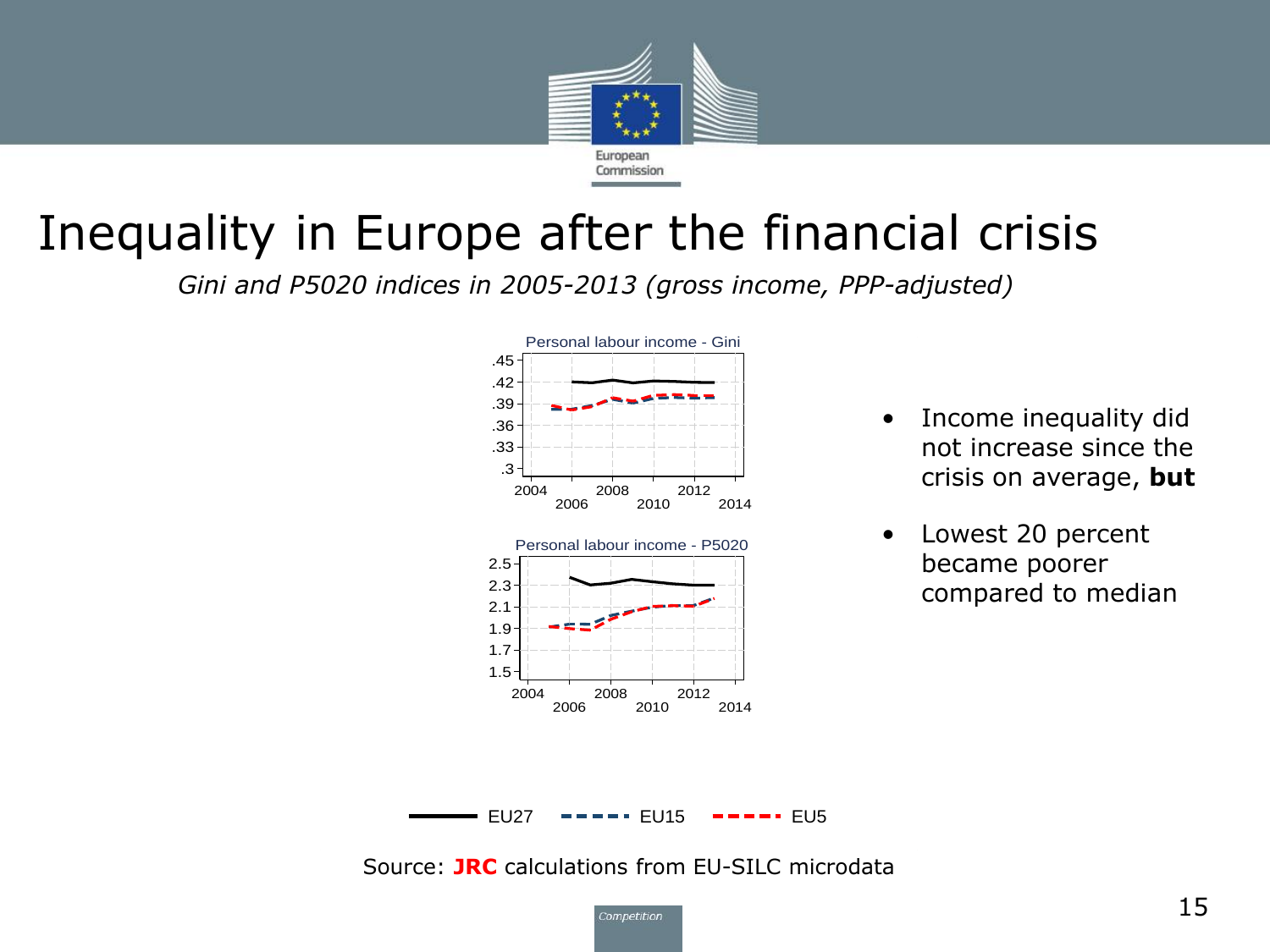

#### No increase in concentration after the crisis, EU5



C4: Weigthed average share of 4 largest firms of each country/industry. HHI4: Weigthed average of sum of squared shares of 4 largest firms of each country/industry. Source: Euromonitor data, EC calculations.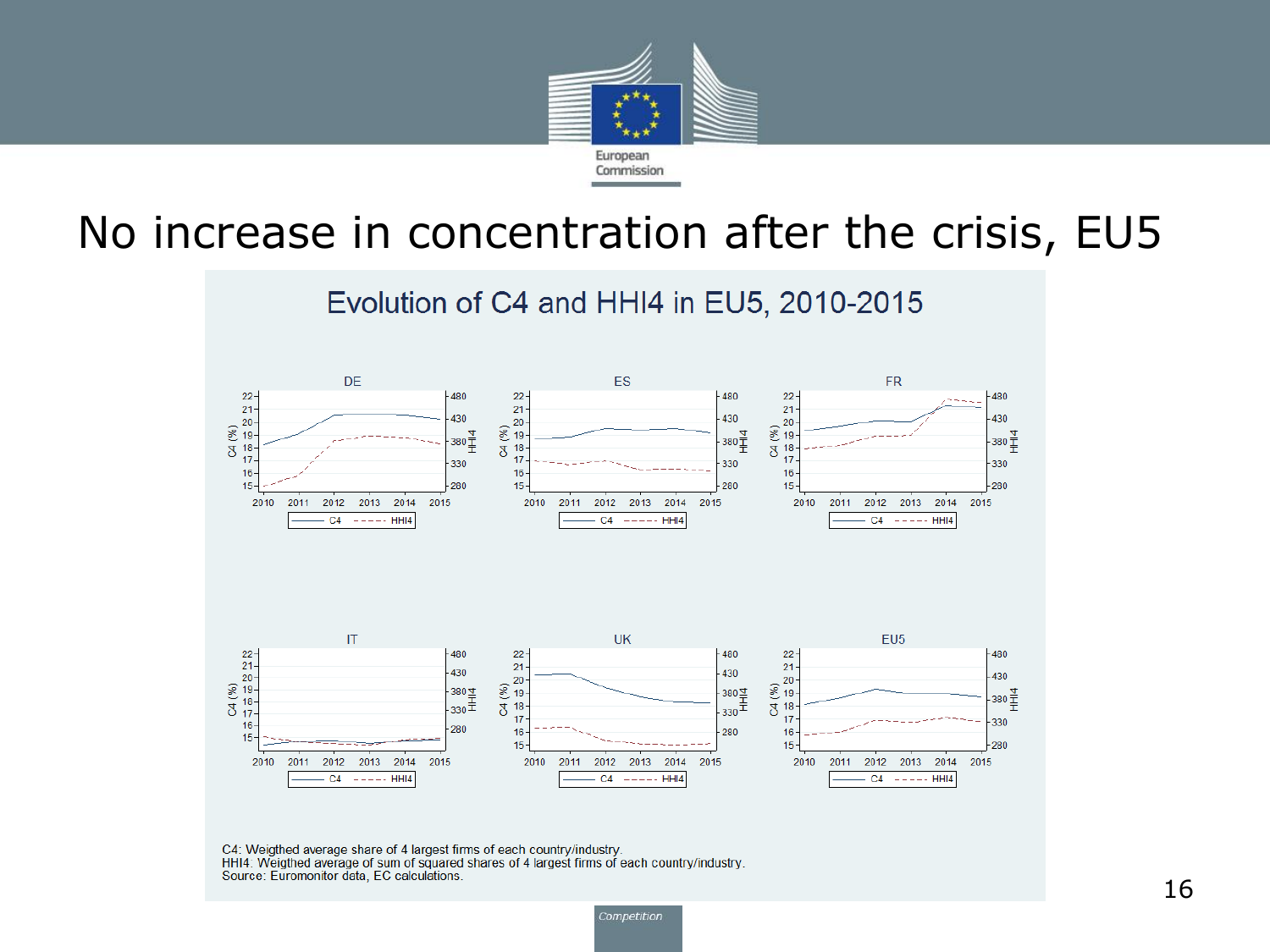

#### Most concentrated sectors: ITC, Transport, Industry and Finance



17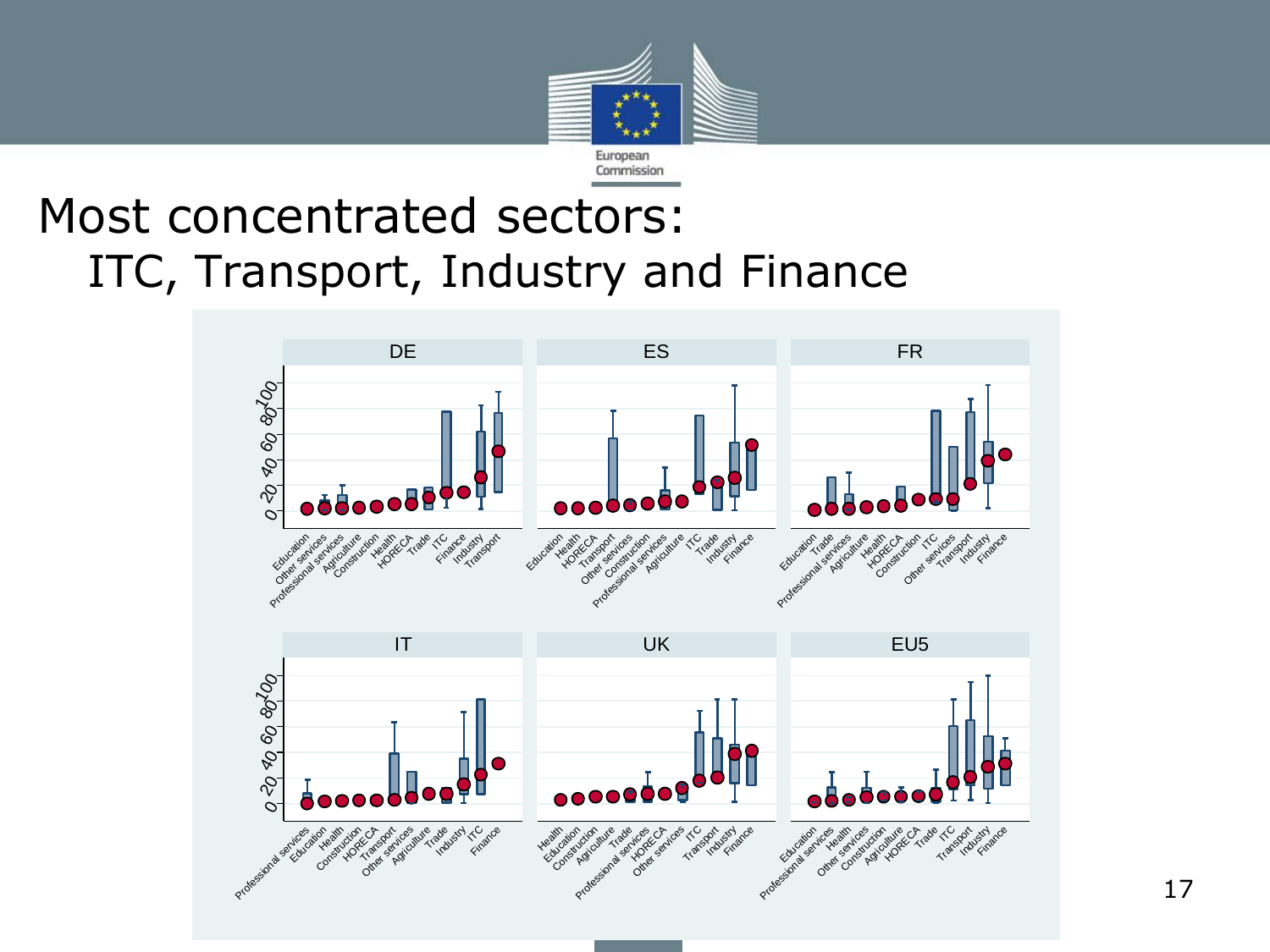

### Increase typically not in high concentration industries



**Counter** examples: increase in industries with 60 to 80% C4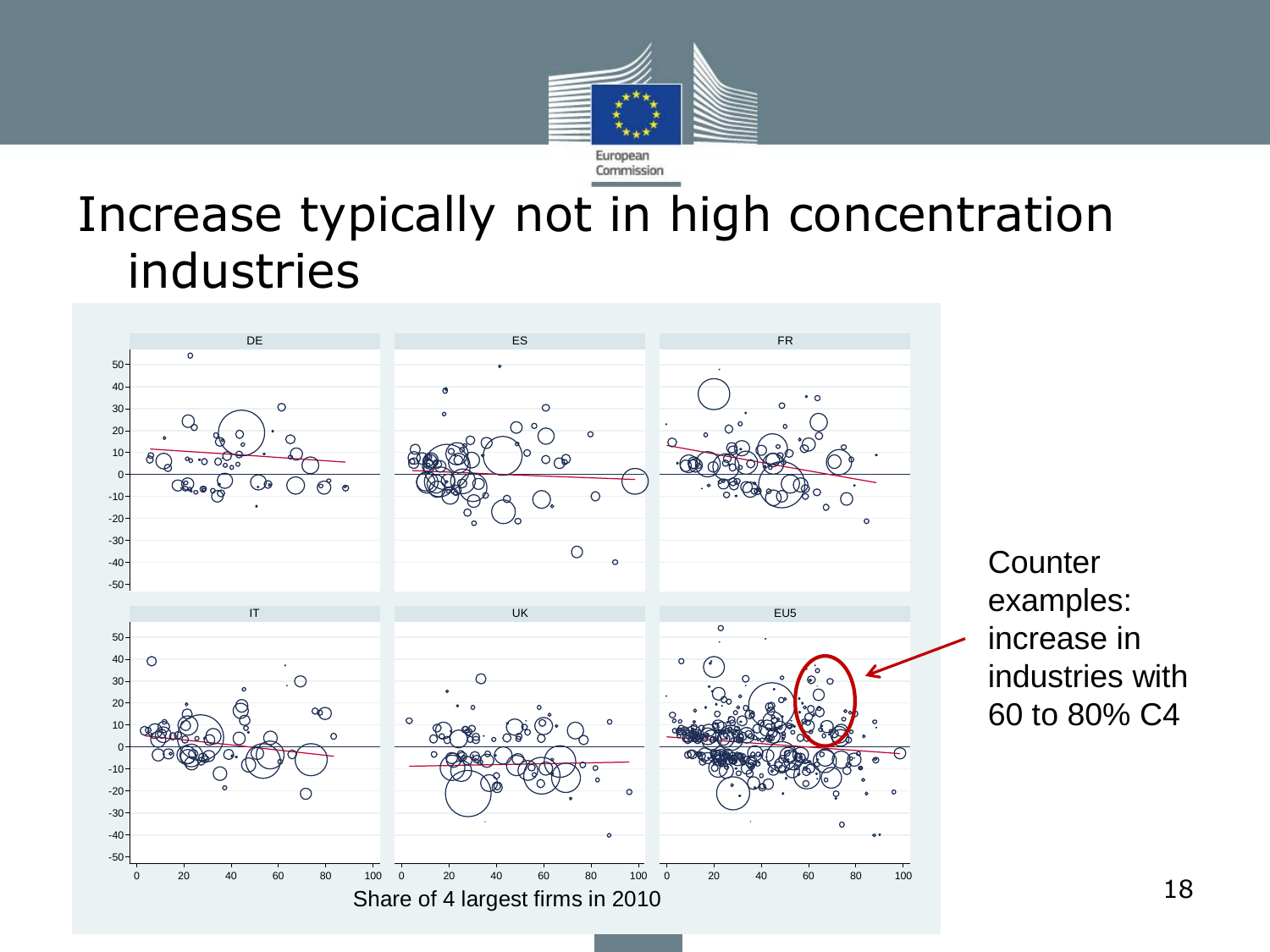

Concentration in Europe since the financial crisis (2010-2015, five largest economies)

- Concentration did not change on average
- At country level, small increases (FR and DE) or decreases (UK)
- Most concentrated sectors in 2015: ICT, Transport, Industry and Finance
- Change in these sectors was country-specific but increase typically not in high concentration industries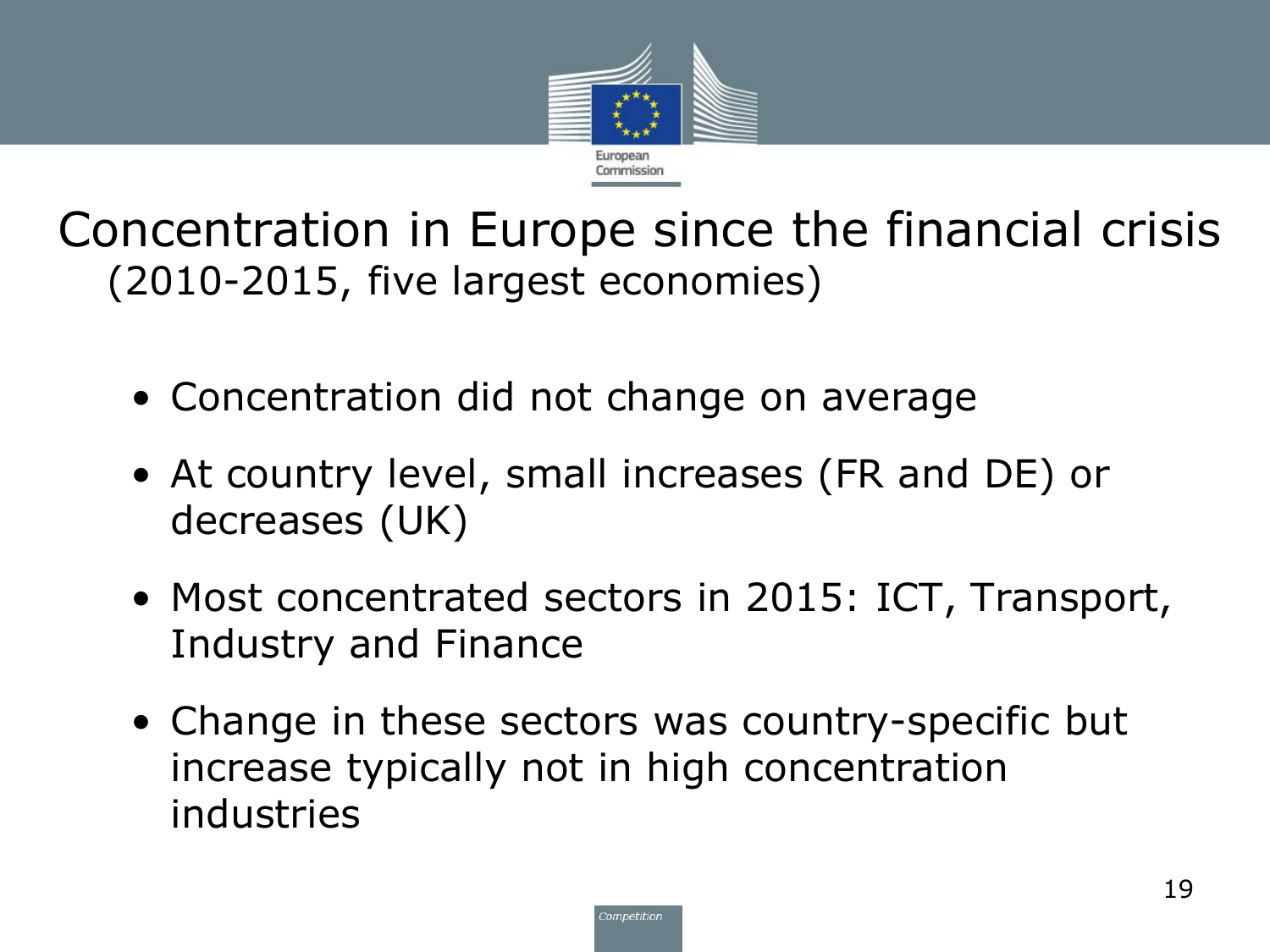

#### Profitability in EU diverged from US post-crisis, but now…

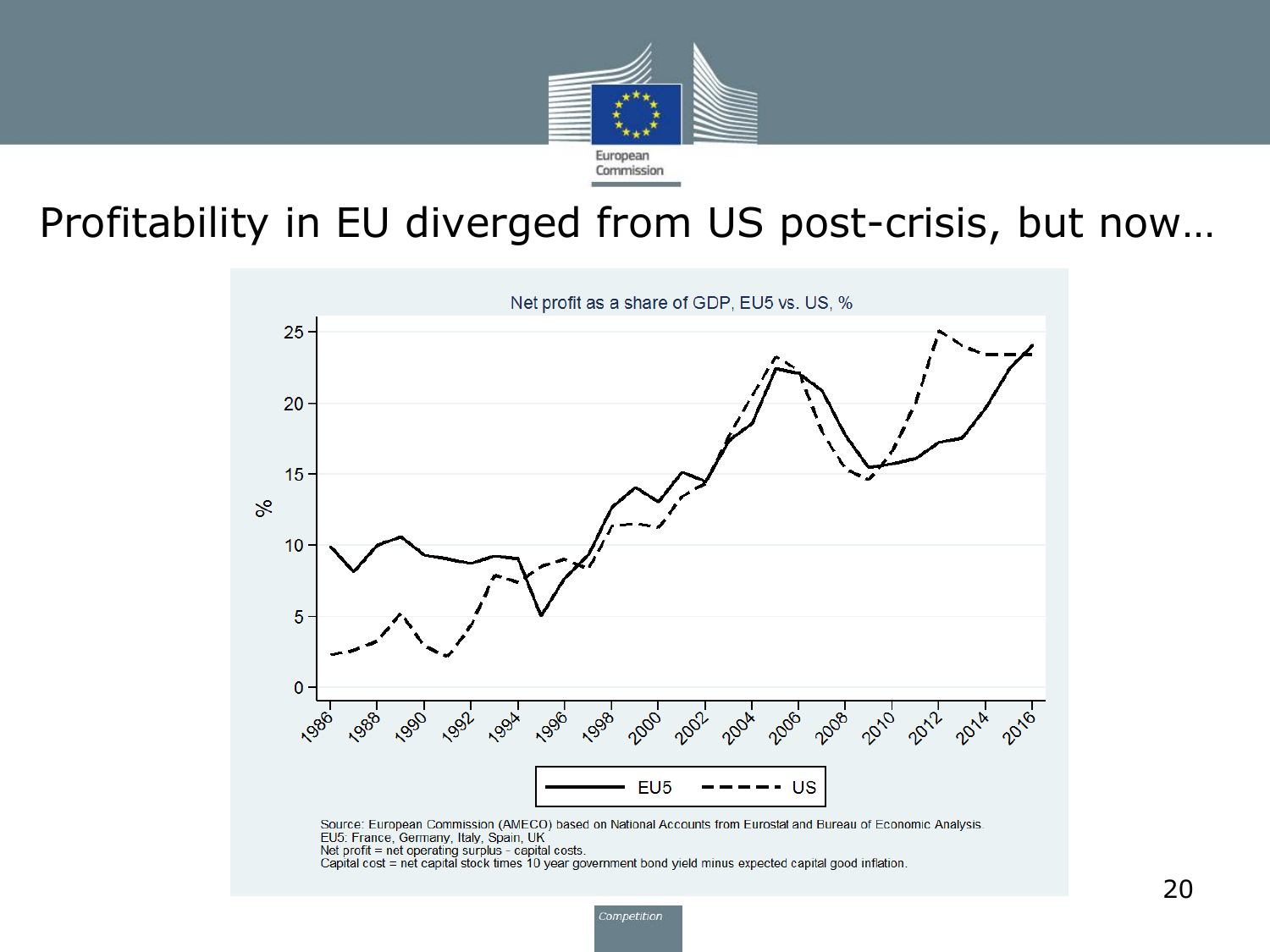

Profitabilty in Europe since the financial crisis (Five largest economies)

- EU-US profitablity diverged post-crisis…
- But they are on the same historical trend
- Profitability trend increase in: agriculture, finance and education
- Profitability trend decline in: ITC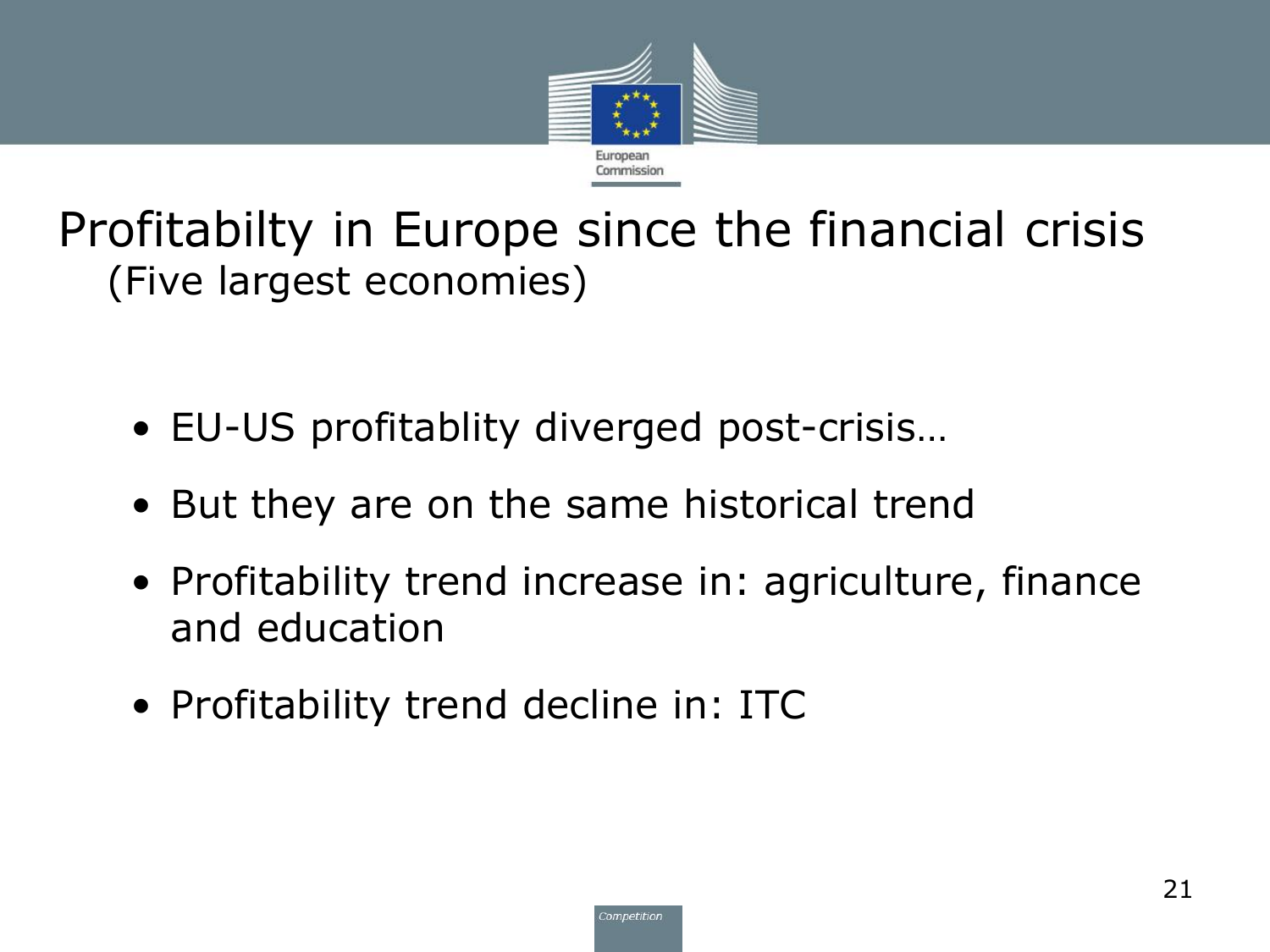

### Business dynamism: No trend post-crisis

#### Entry and exit rates, EU5, 2008-2015



Source: Eurostat. EU5: France, Germany, Italy, Spain, UK.

Competition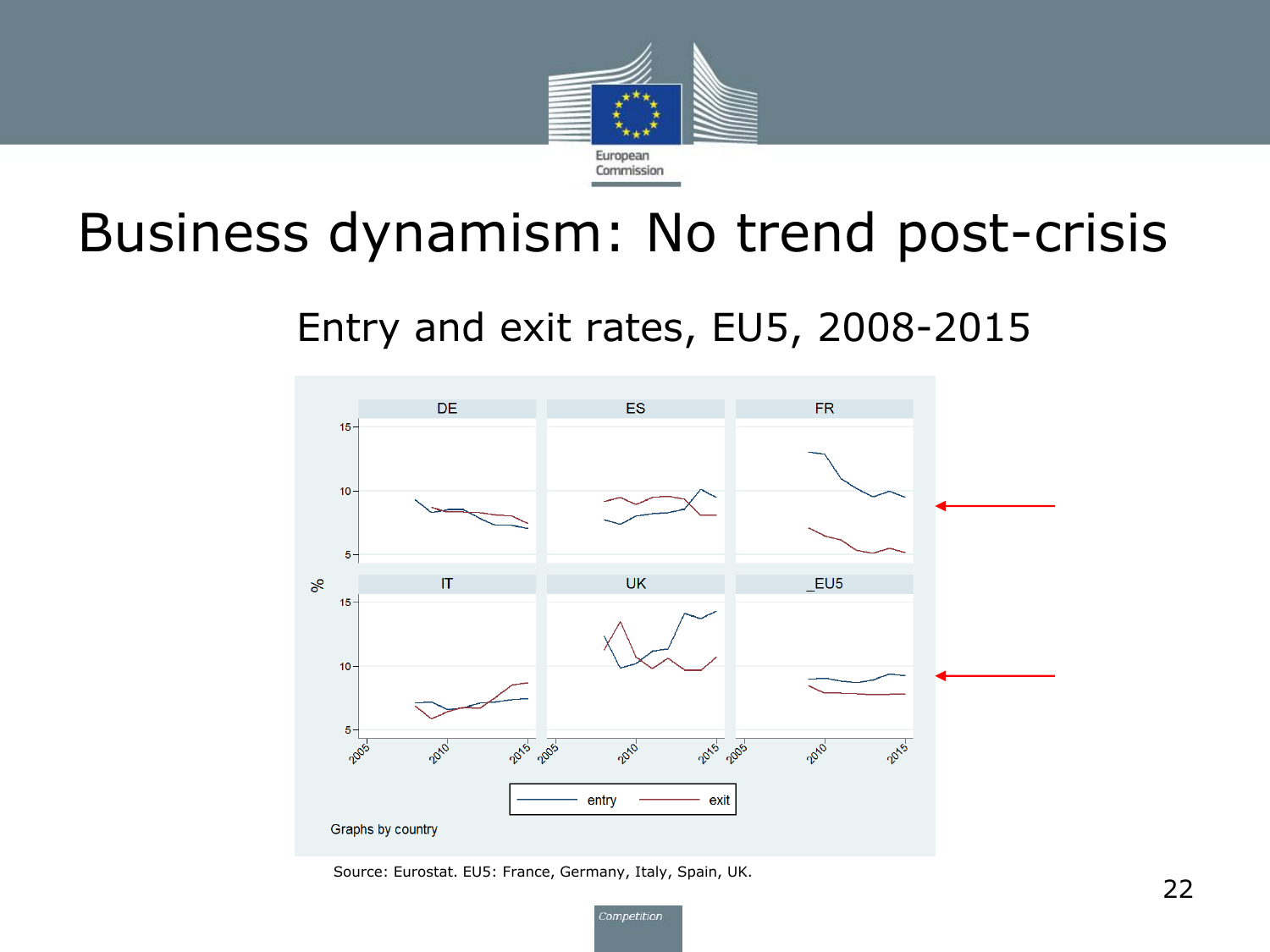

## Summary of "stylized facts"

#### **Europe vs US?**

Less, and less consistent data available but exercise is **doable**

=> Engage with the public debate and support concerted data effort **to permit evidence-based determination of policy**

Post-crisis industry **concentration rather stable** (but high-ish)

Recent (post-crisis) **profit margins increased less** than in US (but high)

**Income inequality** – increased in past 30 years but still less and is **below that of US**

Income **inequality** post-crisis stayed stable (but for **bottom 20%)** 23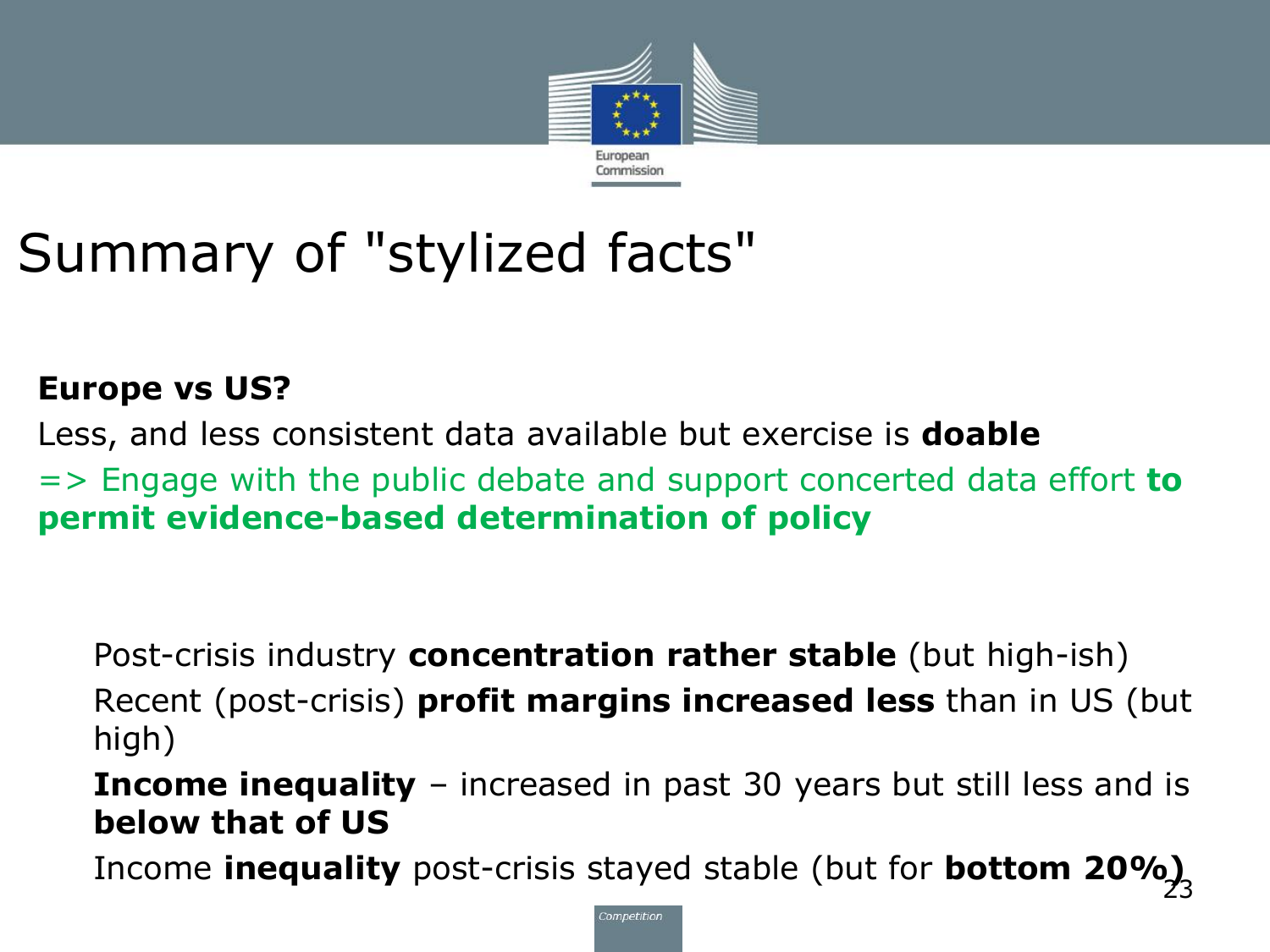

## Implications for **merger policy**

• The implications can be viewed from **two different vantage points:**

**Ex-ante perspective**: Was competition enforcement too lax and has *caused* market power (e.g., by permitting excessive concentration)? Or are there are plausible alternative explanations (e.g., globalization and digitization favoring "superstars")?

**Ex-post perspective**: Given that large firms' margins have considerably increased (and potentially also concentration), what does it imply for competition policy *going forward*?

• Ex-post perspective is **easier to determine**, because it does not require agreeing on whether lax enforcement was causal for the increase in market power (or secular shifts such as globalization).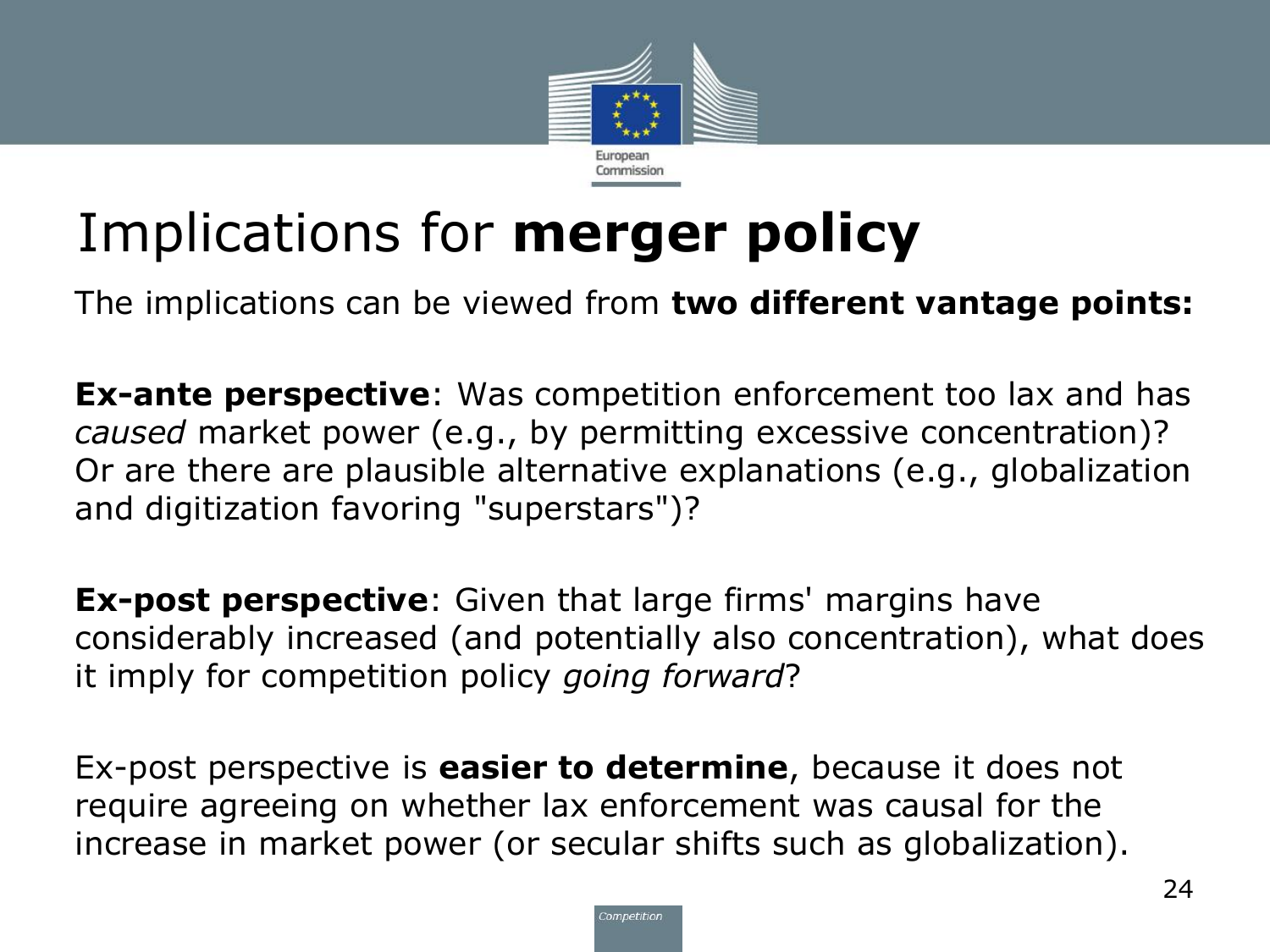

## Implications for **merger policy**

**Determinants** of anticompetitive merger effects:

- … concentration (parties have high *market shares*)
- … closeness of competition (high *diversion ratios*)
- … market power (parties have high *profit margins*)

In other words: The higher the merging parties' margins in a given case, the more likely traditional market share thresholds will **underestimate competitive effects** (all else equal).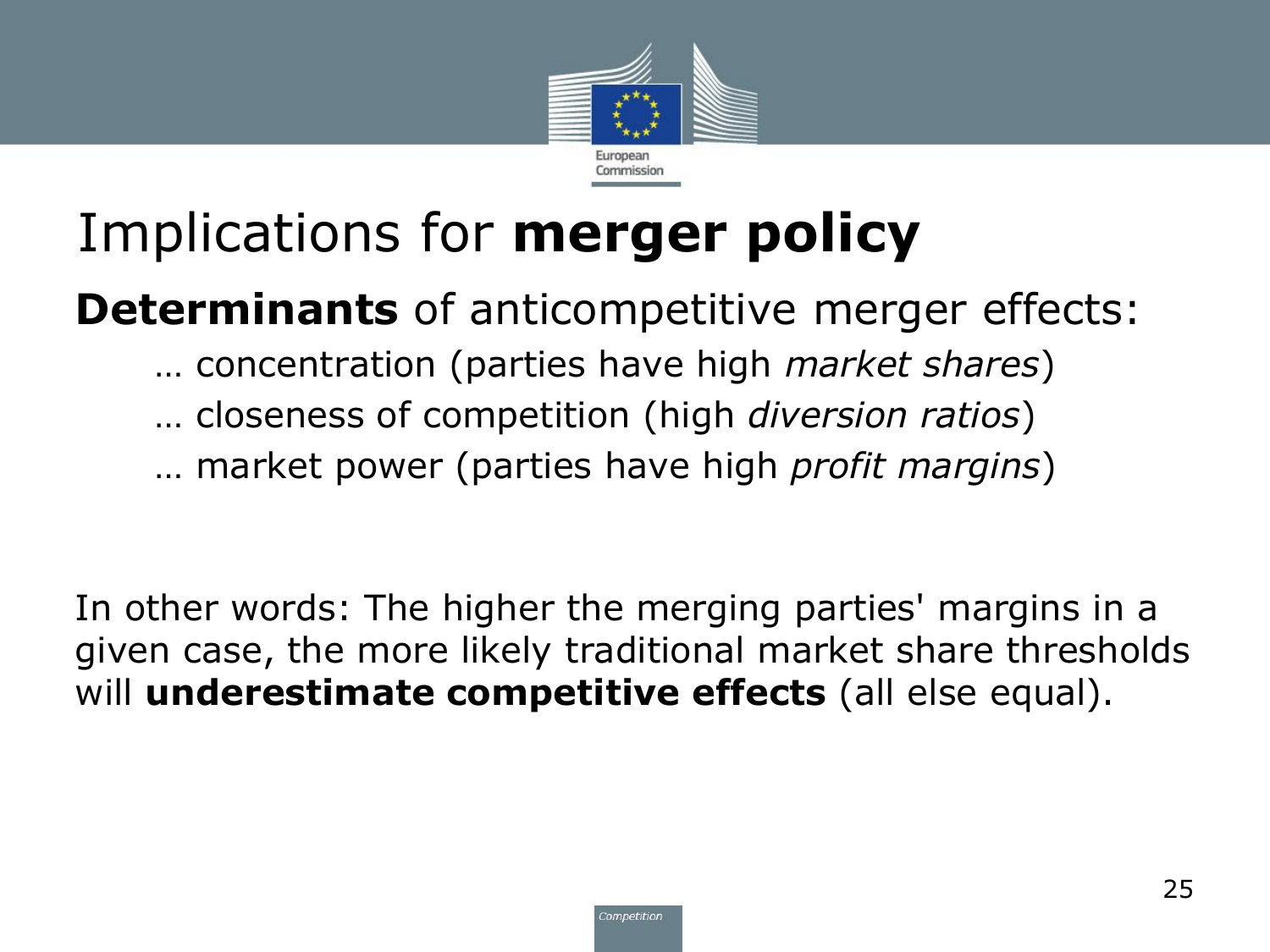

## Implications for **competition policy**

With respect to antitrust, the upward trend in margins increases the **potential for anticompetitive leverage**.

• Merger control **matters especially** in preventing anticompetitive effects in a world of high margins.

**Potential** competition: do we have the 'right' standard?

 $\Rightarrow$  If we do not properly adapt to changing markets, the risk is **politics will** (in ways we might not approve of).